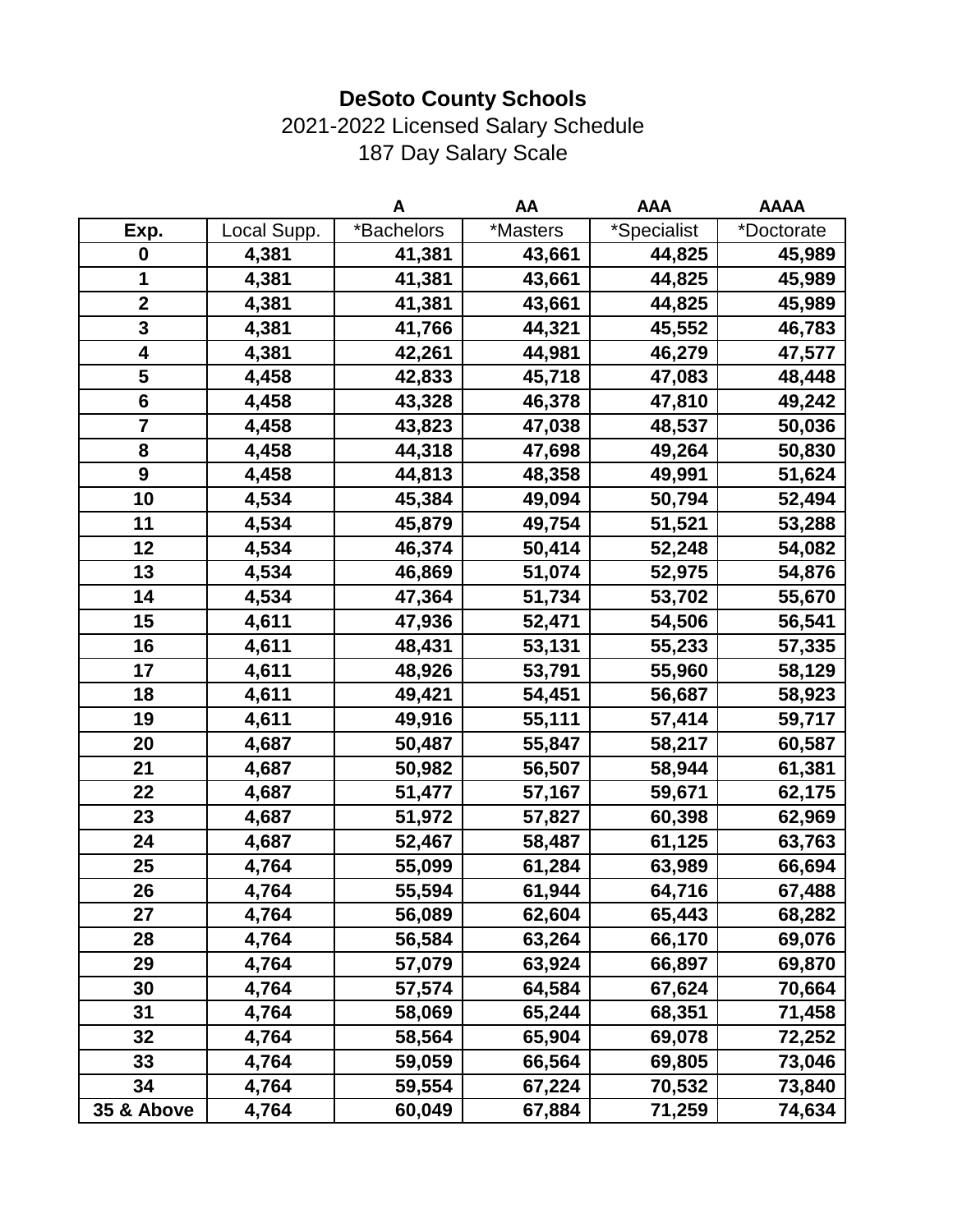## 2021-2022 Licensed Salary Schedule 190 Day Salary Scale

|                  |             | A          | AA       | <b>AAA</b>  | <b>AAAA</b> |
|------------------|-------------|------------|----------|-------------|-------------|
| Exp.             | Local Supp. | *Bachelors | *Masters | *Specialist | *Doctorate  |
| $\boldsymbol{0}$ | 4,381       | 42,045     | 44,361   | 45,544      | 46,727      |
| 1                | 4,381       | 42,045     | 44,361   | 45,544      | 46,727      |
| $\overline{2}$   | 4,381       | 42,045     | 44,361   | 45,544      | 46,727      |
| 3                | 4,381       | 42,436     | 45,032   | 46,283      | 47,534      |
| 4                | 4,381       | 42,939     | 45,703   | 47,021      | 48,340      |
| 5                | 4,458       | 43,520     | 46,451   | 47,838      | 49,225      |
| $\bf 6$          | 4,458       | 44,023     | 47,122   | 48,577      | 50,032      |
| 7                | 4,458       | 44,526     | 47,793   | 49,316      | 50,839      |
| 8                | 4,458       | 45,029     | 48,463   | 50,054      | 51,645      |
| $\boldsymbol{9}$ | 4,458       | 45,532     | 49,134   | 50,793      | 52,452      |
| 10               | 4,534       | 46,112     | 49,882   | 51,609      | 53,336      |
| 11               | 4,534       | 46,615     | 50,552   | 52,348      | 54,143      |
| 12               | 4,534       | 47,118     | 51,223   | 53,086      | 54,950      |
| 13               | 4,534       | 47,621     | 51,893   | 53,825      | 55,756      |
| 14               | 4,534       | 48,124     | 52,564   | 54,564      | 56,563      |
| 15               | 4,611       | 48,705     | 53,313   | 55,380      | 57,448      |
| 16               | 4,611       | 49,208     | 53,983   | 56,119      | 58,255      |
| 17               | 4,611       | 49,711     | 54,654   | 56,858      | 59,062      |
| 18               | 4,611       | 50,214     | 55,325   | 57,596      | 59,868      |
| 19               | 4,611       | 50,717     | 55,995   | 58,335      | 60,675      |
| 20               | 4,687       | 51,297     | 56,743   | 59,151      | 61,559      |
| 21               | 4,687       | 51,800     | 57,414   | 59,890      | 62,366      |
| 22               | 4,687       | 52,303     | 58,084   | 60,628      | 63,172      |
| 23               | 4,687       | 52,806     | 58,755   | 61,367      | 63,979      |
| 24               | 4,687       | 53,309     | 59,425   | 62,106      | 64,786      |
| 25               | 4,764       | 55,983     | 62,267   | 65,016      | 67,764      |
| 26               | 4,764       | 56,486     | 62,938   | 65,754      | 68,571      |
| 27               | 4,764       | 56,989     | 63,608   | 66,493      | 69,377      |
| 28               | 4,764       | 57,492     | 64,279   | 67,232      | 70,184      |
| 29               | 4,764       | 57,995     | 64,950   | 67,970      | 70,991      |
| 30               | 4,764       | 58,498     | 65,620   | 68,709      | 71,798      |
| 31               | 4,764       | 59,001     | 66,291   | 69,448      | 72,604      |
| 32               | 4,764       | 59,504     | 66,961   | 70,186      | 73,411      |
| 33               | 4,764       | 60,006     | 67,632   | 70,925      | 74,218      |
| 34               | 4,764       | 60,509     | 68,302   | 71,664      | 75,025      |
| 35 & Above       | 4,764       | 61,012     | 68,973   | 72,402      | 75,831      |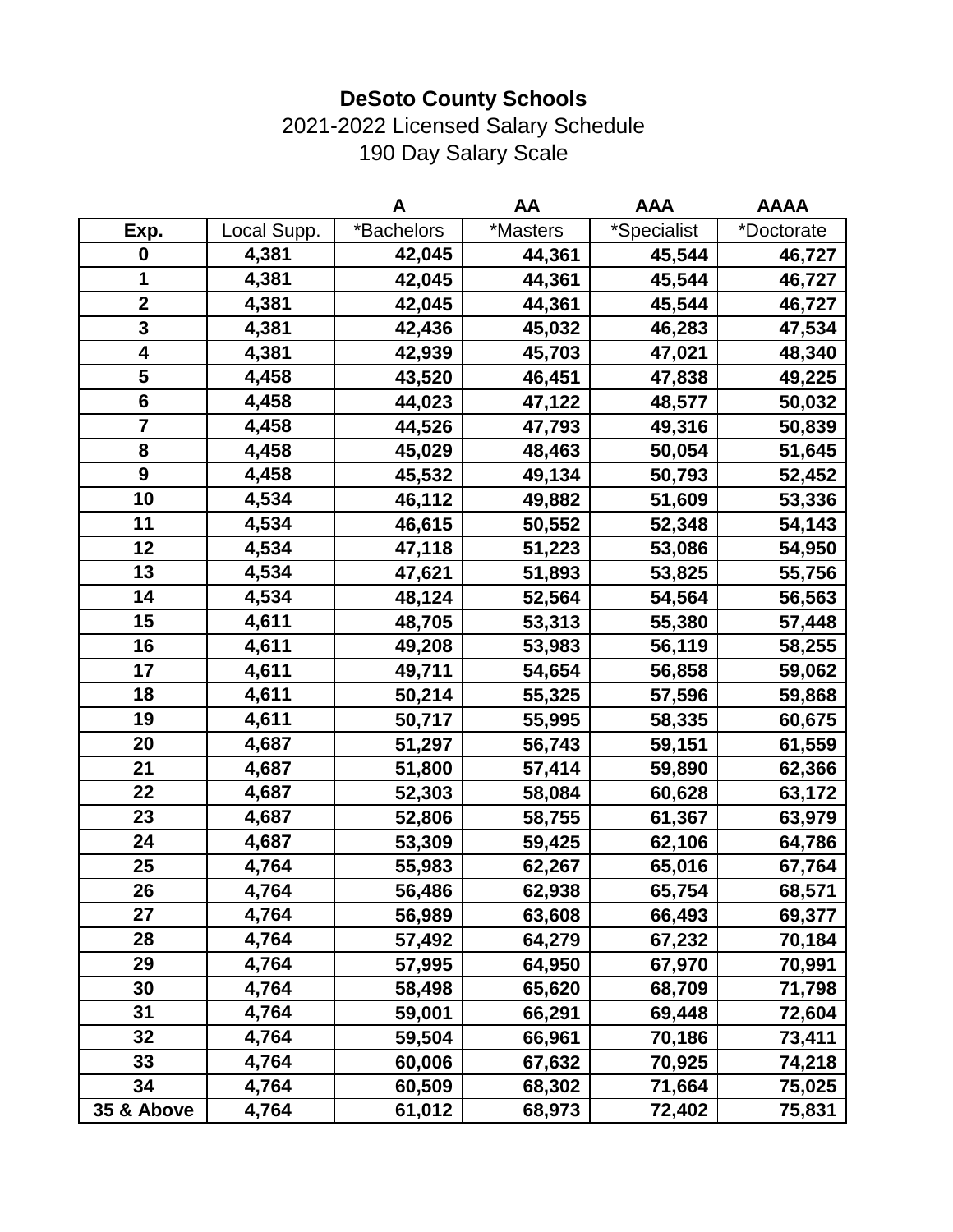## 2021-2022 Licensed Salary Schedule 200 Day Salary Scale

|                         |             | A          | AA       | <b>AAA</b>  | <b>AAAA</b> |
|-------------------------|-------------|------------|----------|-------------|-------------|
| Exp.                    | Local Supp. | *Bachelors | *Masters | *Specialist | *Doctorate  |
| 0                       | 4,381       | 44,258     | 46,696   | 47,941      | 49,186      |
| 1                       | 4,381       | 44,258     | 46,696   | 47,941      | 49,186      |
| $\mathbf 2$             | 4,381       | 44,258     | 46,696   | 47,941      | 49,186      |
| $\overline{\mathbf{3}}$ | 4,381       | 44,670     | 47,402   | 48,719      | 50,035      |
| 4                       | 4,381       | 45,199     | 48,108   | 49,496      | 50,884      |
| 5                       | 4,458       | 45,811     | 48,896   | 50,356      | 51,816      |
| $6\phantom{1}$          | 4,458       | 46,340     | 49,602   | 51,134      | 52,665      |
| 7                       | 4,458       | 46,870     | 50,308   | 51,911      | 53,514      |
| 8                       | 4,458       | 47,399     | 51,014   | 52,689      | 54,364      |
| $\boldsymbol{9}$        | 4,458       | 47,928     | 51,720   | 53,466      | 55,213      |
| 10                      | 4,534       | 48,539     | 52,507   | 54,325      | 56,143      |
| 11                      | 4,534       | 49,068     | 53,213   | 55,103      | 56,993      |
| 12                      | 4,534       | 49,598     | 53,919   | 55,880      | 57,842      |
| 13                      | 4,534       | 50,127     | 54,625   | 56,658      | 58,691      |
| 14                      | 4,534       | 50,657     | 55,330   | 57,435      | 59,540      |
| 15                      | 4,611       | 51,268     | 56,119   | 58,295      | 60,472      |
| 16                      | 4,611       | 51,798     | 56,825   | 59,073      | 61,321      |
| 17                      | 4,611       | 52,327     | 57,530   | 59,850      | 62,170      |
| 18                      | 4,611       | 52,857     | 58,236   | 60,628      | 63,019      |
| 19                      | 4,611       | 53,386     | 58,942   | 61,405      | 63,868      |
| 20                      | 4,687       | 53,997     | 59,729   | 62,264      | 64,799      |
| 21                      | 4,687       | 54,526     | 60,435   | 63,042      | 65,648      |
| 22                      | 4,687       | 55,056     | 61,141   | 63,819      | 66,497      |
| 23                      | 4,687       | 55,585     | 61,847   | 64,597      | 67,347      |
| 24                      | 4,687       | 56,114     | 62,553   | 65,374      | 68,196      |
| 25                      | 4,764       | 58,929     | 65,544   | 68,437      | 71,330      |
| 26                      | 4,764       | 59,459     | 66,250   | 69,215      | 72,180      |
| 27                      | 4,764       | 59,988     | 66,956   | 69,993      | 73,029      |
| 28                      | 4,764       | 60,518     | 67,662   | 70,770      | 73,878      |
| 29                      | 4,764       | 61,047     | 68,368   | 71,548      | 74,727      |
| 30                      | 4,764       | 61,576     | 69,074   | 72,325      | 75,576      |
| 31                      | 4,764       | 62,106     | 69,780   | 73,103      | 76,426      |
| 32                      | 4,764       | 62,635     | 70,486   | 73,880      | 77,275      |
| 33                      | 4,764       | 63,165     | 71,191   | 74,658      | 78,124      |
| 34                      | 4,764       | 63,694     | 71,897   | 75,435      | 78,973      |
| 35 & Above              | 4,764       | 64,224     | 72,603   | 76,213      | 79,822      |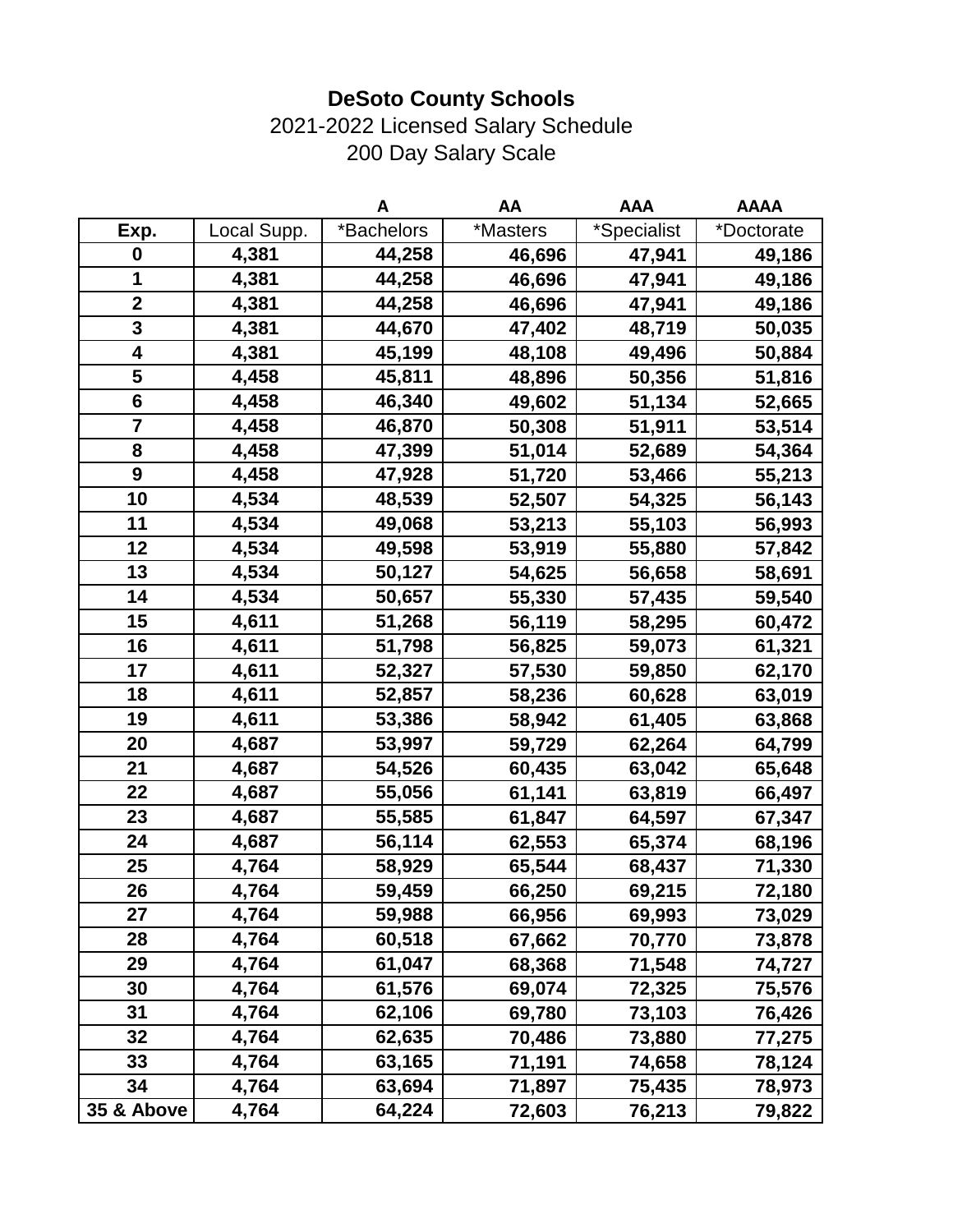### 2021-2022 Licensed Salary Schedule 205 Day Salary Scale

|                         |             | A          | AA       | <b>AAA</b>  | <b>AAAA</b> |
|-------------------------|-------------|------------|----------|-------------|-------------|
| Exp.                    | Local Supp. | *Bachelors | *Masters | *Specialist | *Doctorate  |
| $\boldsymbol{0}$        | 4,381       | 45,364     | 47,864   | 49,140      | 50,416      |
| $\mathbf 1$             | 4,381       | 45,364     | 47,864   | 49,140      | 50,416      |
| $\overline{\mathbf{2}}$ | 4,381       | 45,364     | 47,864   | 49,140      | 50,416      |
| 3                       | 4,381       | 45,786     | 48,587   | 49,937      | 51,286      |
| 4                       | 4,381       | 46,329     | 49,311   | 50,734      | 52,157      |
| 5                       | 4,458       | 46,956     | 50,119   | 51,615      | 53,111      |
| $6\phantom{1}6$         | 4,458       | 47,499     | 50,842   | 52,412      | 53,982      |
| $\overline{7}$          | 4,458       | 48,041     | 51,566   | 53,209      | 54,852      |
| 8                       | 4,458       | 48,584     | 52,289   | 54,006      | 55,723      |
| $\boldsymbol{9}$        | 4,458       | 49,127     | 53,013   | 54,803      | 56,593      |
| 10                      | 4,534       | 49,753     | 53,820   | 55,683      | 57,547      |
| 11                      | 4,534       | 50,295     | 54,543   | 56,480      | 58,417      |
| 12                      | 4,534       | 50,838     | 55,267   | 57,277      | 59,288      |
| 13                      | 4,534       | 51,380     | 55,990   | 58,074      | 60,158      |
| 14                      | 4,534       | 51,923     | 56,714   | 58,871      | 61,029      |
| 15                      | 4,611       | 52,550     | 57,522   | 59,753      | 61,983      |
| 16                      | 4,611       | 53,093     | 58,245   | 60,550      | 62,854      |
| 17                      | 4,611       | 53,635     | 58,969   | 61,347      | 63,724      |
| 18                      | 4,611       | 54,178     | 59,692   | 62,144      | 64,595      |
| 19                      | 4,611       | 54,721     | 60,416   | 62,940      | 65,465      |
| 20                      | 4,687       | 55,347     | 61,223   | 63,821      | 66,419      |
| 21                      | 4,687       | 55,889     | 61,946   | 64,618      | 67,289      |
| 22                      | 4,687       | 56,432     | 62,670   | 65,415      | 68,160      |
| 23                      | 4,687       | 56,975     | 63,393   | 66,212      | 69,030      |
| 24                      | 4,687       | 57,517     | 64,117   | 67,009      | 69,901      |
| 25                      | 4,764       | 60,403     | 67,183   | 70,148      | 73,114      |
| 26                      | 4,764       | 60,945     | 67,907   | 70,945      | 73,984      |
| 27                      | 4,764       | 61,488     | 68,630   | 71,742      | 74,855      |
| 28                      | 4,764       | 62,031     | 69,354   | 72,539      | 75,725      |
| 29                      | 4,764       | 62,573     | 70,077   | 73,336      | 76,595      |
| 30                      | 4,764       | 63,116     | 70,801   | 74,133      | 77,466      |
| 31                      | 4,764       | 63,659     | 71,524   | 74,930      | 78,336      |
| 32                      | 4,764       | 64,201     | 72,248   | 75,727      | 79,207      |
| 33                      | 4,764       | 64,744     | 72,971   | 76,524      | 80,077      |
| 34                      | 4,764       | 65,286     | 73,695   | 77,321      | 80,948      |
| 35 & Above              | 4,764       | 65,829     | 74,418   | 78,118      | 81,818      |